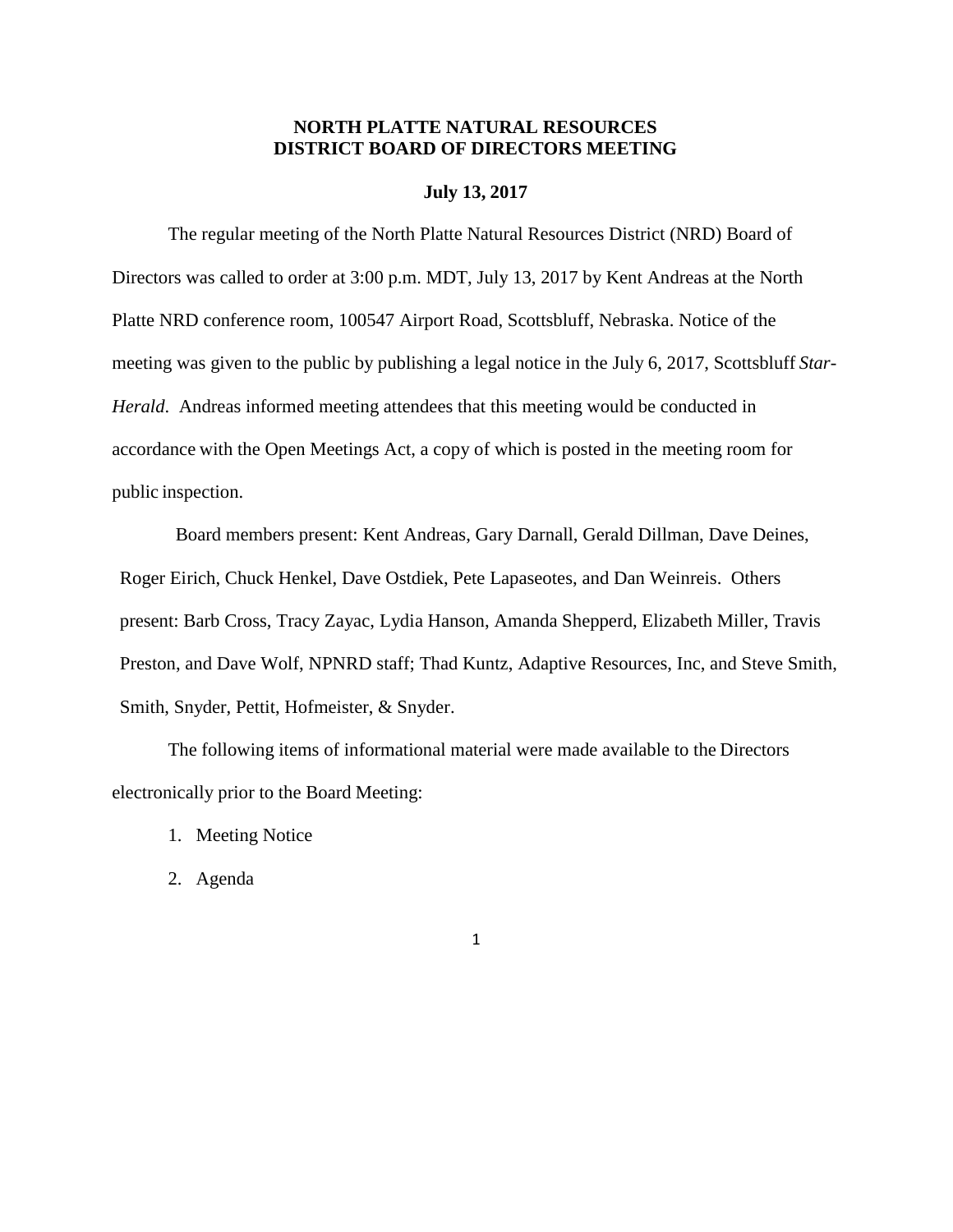- 3. Minutes, North Platte Natural Resources District Board of Directors Meeting, June 8, 2017.
- 4. Treasurer's Report

The following items were provided to the Directors at the Board Meeting:

- 1. Agenda
- 2. Minutes, North Platte Natural Resources District Board of Directors Meeting, June 8, 2017.
- 3. Treasurer's Report
- 4. Manager's Report
- 5. Letter from Smith, Snyder, Petitt & Hofmeister, dated July 6, 2017, regarding the firm will be dissolved as of August 1, 2017, and will be joining Simmons Olsen Law Firm P.C.
- 6. Presentation, "Perceptions of Water Use & Management in the NPNRD", by Elizabeth Miller, dated July 13, 2017.
- 7. Presentation, 2016-2017 North Platte Natural Resources District, Education Outreach, by David Wolf.
- 8. University of Nebraska-Lincoln Fee for Service Agreement.

### **3. Approval of Minutes of Previous Meetings**

The Board reviewed the minutes of the June 8, 2017, regular Board meeting. Moved by

Eirich, seconded by Henkel, to approve the minutes of the May 8, 2017, regular Board meeting.

#### Motion passed.

Ayes: Andreas, Darnall, Eirich, Henkel, Lapaseotes, Ostdiek, Weinreis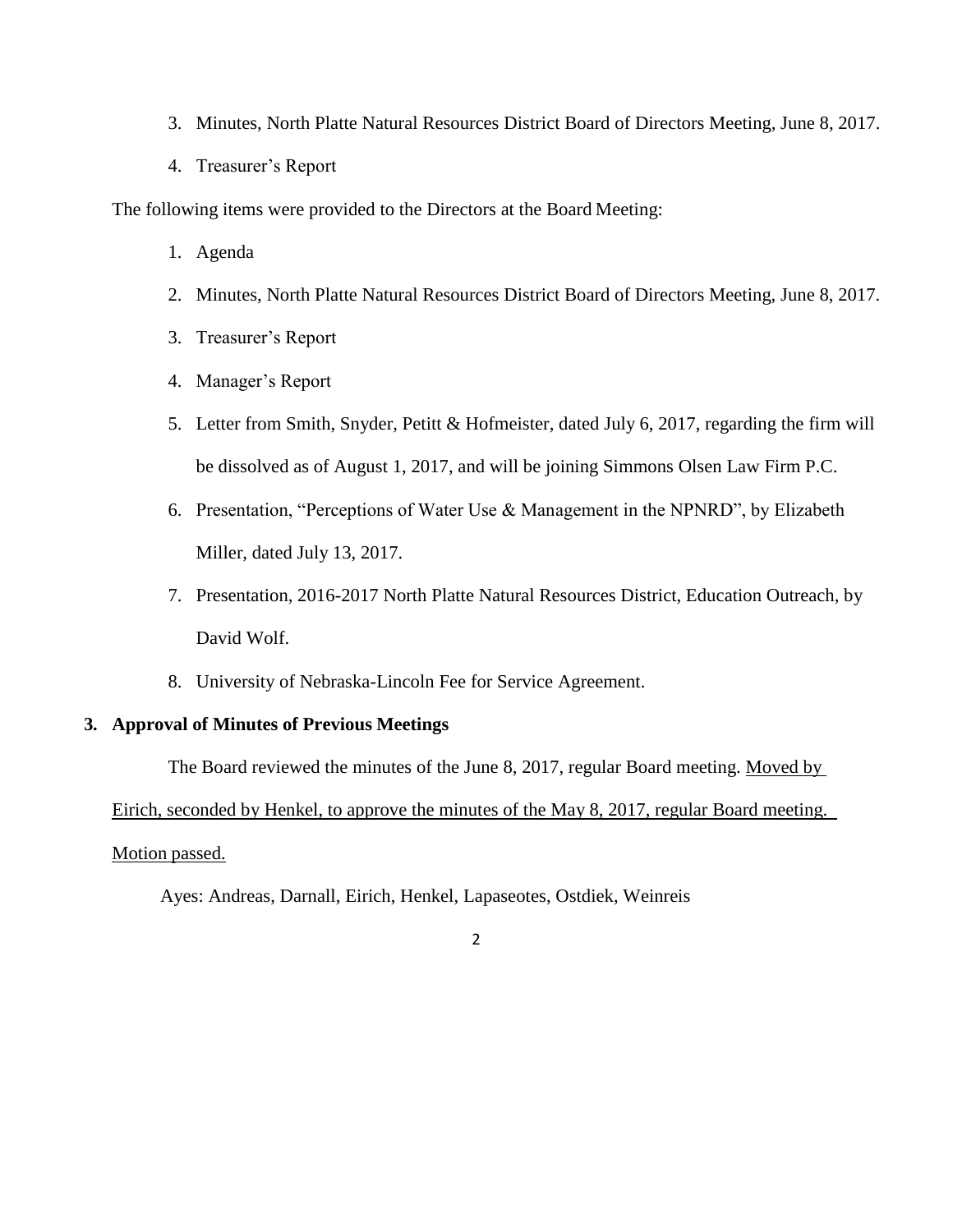Nay: None

Abstain: Deines, Dillman

Absent: None

#### **4. Treasurer's Report and Accounts Payable**

Dave Ostdiek reviewed the Treasurer's report. Moved by Darnall, seconded by Eirich, to

accept the Treasurer's report and pay the bills as listed. Motion passed.

Ayes: Andreas, Darnall, Deines, Dillman, Eirich, Henkel, Lapaseotes, Ostdiek, Weinreis

Nay: None

Abstain: None

Absent: None

#### **5. Comments from the Public**

No comments from the public.

#### **6. Manager's Report**

Barb Cross provided the manager's report. In September, the District will be hosting two AmeriCorps Volunteers from the Nebraska Conservation Education Fund. These folks will work part-time under our supervision on the planning and execution of the Greenhouse Project and several public relations projects at the District. They are fully funded by the Nebraska Conservation Education Fund. Since the District's last large property tax deposit, the cash accounts, project sinking funds, and CDs have all been rebalanced. As reported in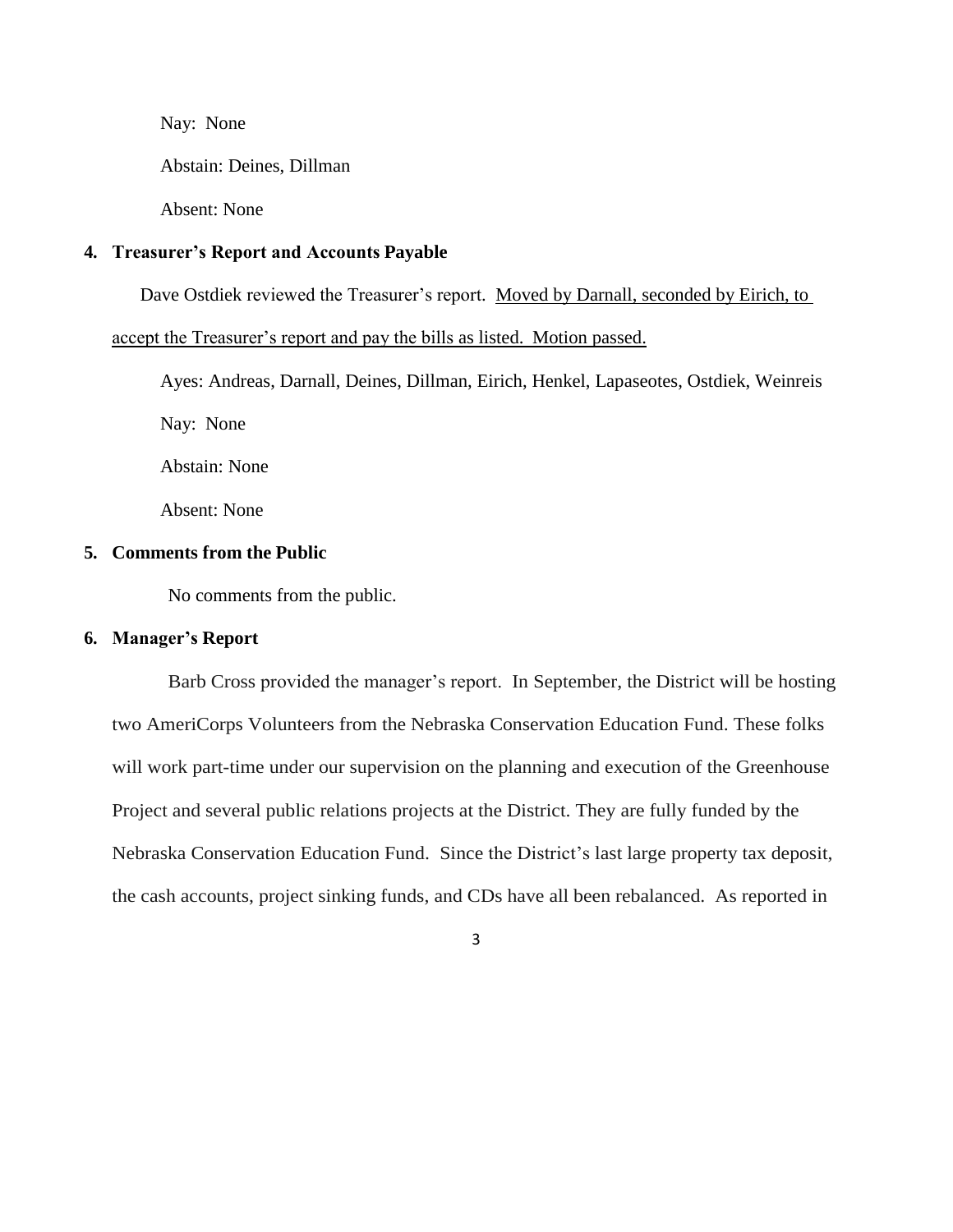the Treasurer's Report, the NPAIT, First State Money Market, Platte Valley Checking and one of the First State CDs are all replenished after some necessary transfers occurred last fall.

The latest draft budget proposal was shared with the Budget Committee last week and are meeting as a committee On July 20 to finalize that request in the hopes of recommending to the full board. In addition to the Budget Committee meeting, the Water Resources Committee will be meeting on August 1 and District Operations will be meeting on August 10.

Administrative staff has implemented an optional flex working schedule for employees to take advantage of in working with their supervisors. All employees are expected to work core hours here, but may flex their start and end times, still accounting for 80 hours every two weeks. Staff is also in the midst of being evaluated by their supervisors, and they should be completed by August 1. The annual audit of accounts will take place July 24-28. Dana Cole will again be performing that work for us.

John Berge has signed a proposal with the firm Velosys to develop and host the telemetry dashboard that will be accessible by landowners that have this technology installed on their properties. This project will require about 30-60 days for completion, and the portal will be available next water year for those that have the technology. The NRD is very close to signing two leases on surface water acres on the Enterprise ditch that will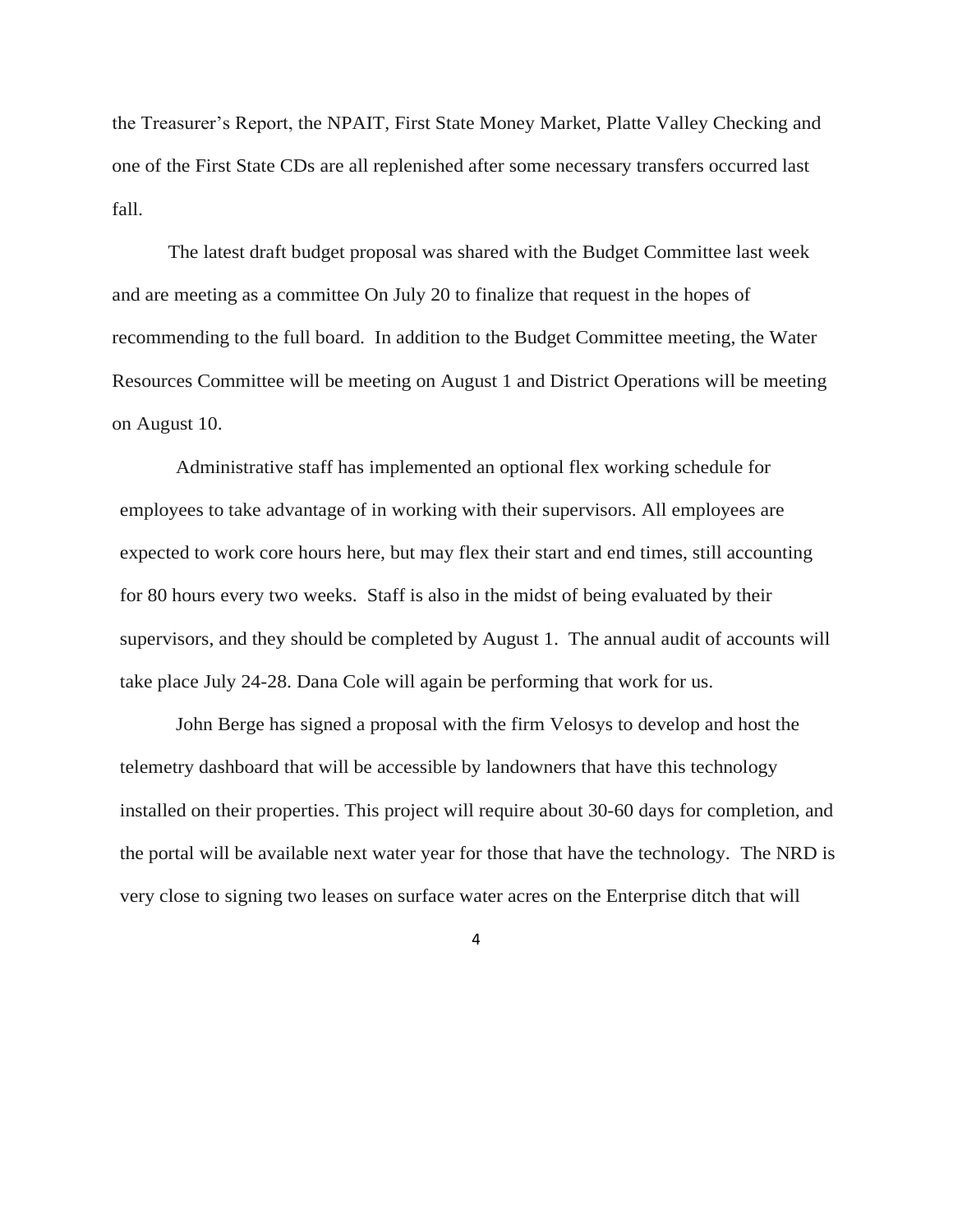allow us to build intentional recharge pits to take full advantage of the portfolio of leases on Enterprise for maximum credit while maintaining historic return flows back to the river.

Berge recently signed a purchase agreement for the next cadre of telemetry units totaling over \$571,000. These new units will be installed next spring and will be operable by WY 2018. This will bring our total installed up to over 860 units.

The District will again be working with KNEB to sponsor each of the county fairs in our District this year. These sponsorships are nominal in cost and allow us maximum exposure in each of the counties that we represent. Basin Wide Planning Stakeholder Group will be meeting next week in North Platte.

Dave Christian and Berge will be arranging a meeting of affected landowners on the Yensen Drain to discuss potential repair options for many of the ongoing issues in that area. California Ag Secretary (and Banner County native) Karen Ross met with Staff at length to gather information about our successes in water management, incentives and use of technology to save water in our overappropriated areas of the District. Karen and Berge served together at USDA and as she is fact finding, she wanted to visit about District activities. She will likely do some follow- up as they continue to develop their own water saving measures. Berge will be attending Water Leaders Academy July 13 and 14 and will be presenting to the Academy on the 14. Cross will be speaking and partially hosting the Chamber of Commerce Water Tour on July 18-19.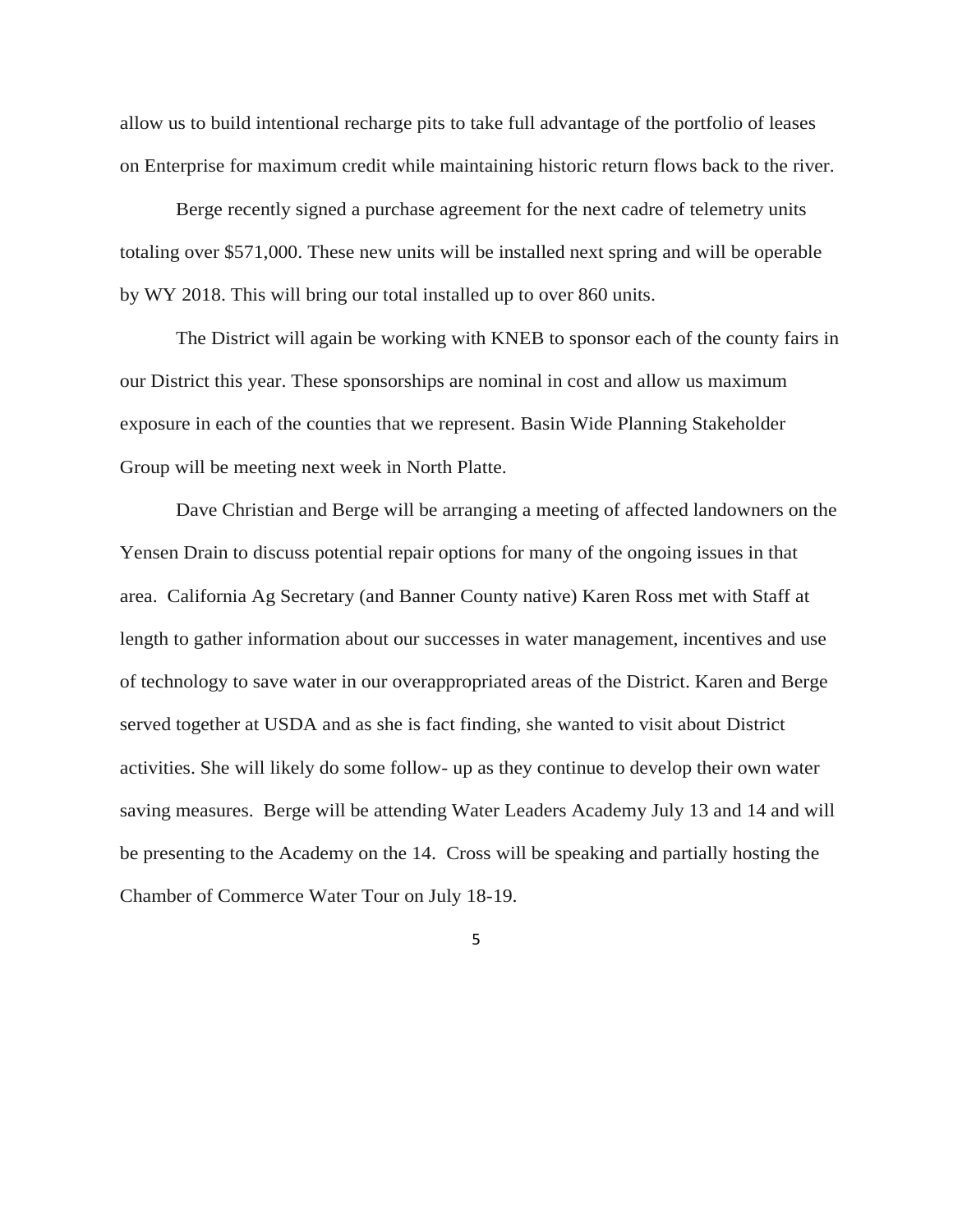#### **7. Legislative Update**

Dave Wolf reported that staff meet with the legislative committee of the local Nebraska Realtor's Association to inform them about the effects of LB 98 on the NRD's ability to meet their Integrated Management Plan obligations. After some discussion, they agreed to help talk to state senators about supporting LB 98. Berge stressed finding allies to help advocate for the constituents in our district and this meeting is a step towards that advocacy.

#### **8. Drought Planning Update**

Zayac reported the planning committee have met twice, but they have not completed their recommendations. They have decided to meet at the end of August to finish up. Staff will then review the document and pass it on to the Water Resources Committee for review. Zayac stressed that the plan will be brought before full before board for them to decide on to approve it or not.

#### **9. Update on North Platte NRD Legal Advisors**

Cross reported Smith, Snyder, Pettit, Hofmeister, & Snyder will be dissolved and Smith and some of the staff will be moving to Simmon Olson Law Firm. Smith wanted to let the District know of the move and that he would be decreasing his work load. He will continue focusing on water issues. The board expressed their support of Smith.

# **10. Presentation on the "Perceptions of Water Use and Management in the North Platte NRD" Study**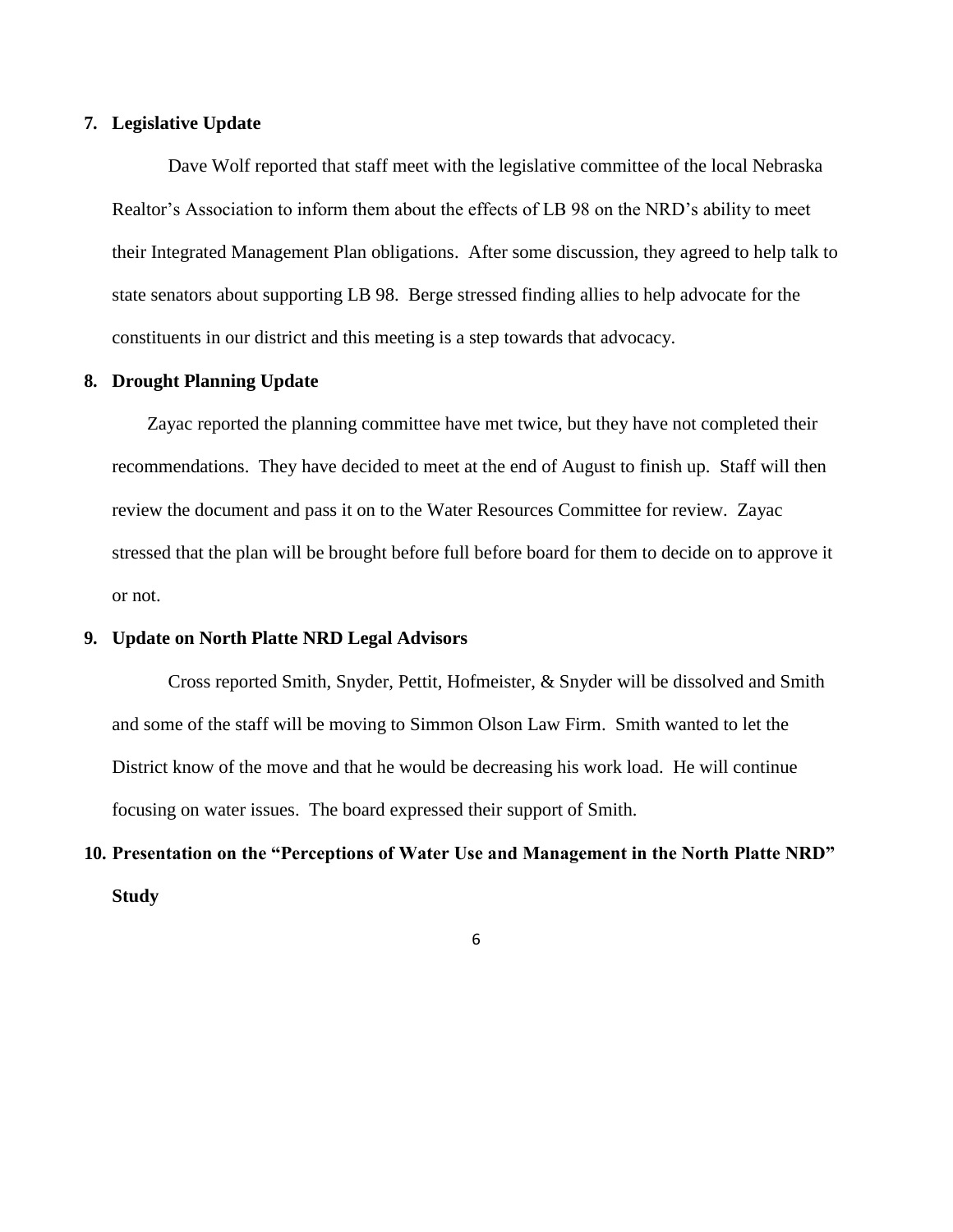Elizabeth Miller provided an update on her study. She has interviewed 33 people, and the results were divided into five perspectives. The perspectives included: bring the prairie to the city, agriculture, healing ties (social connections to nature), modern conservation, and it's all necessary. The interviews also included topical considerations which included NRD action and regulations, politics, and how to change water use practices. Miller also explained the partnership with the University of Nebraska-Lincoln's Policy Center. The policy center has offered to help review the Q sort and look at her methodology to make sure that it is accurate. The Board will review and vote on the agreement later in the meeting.

#### **11. End of the Year Report for Information and Education Department**

Wolf reported on youth outreach for the past school year. Wolf provided the number of students presented to for the past five years and demonstrated a sharp increase in in-class presentations. Over 4200 students. He also reported on the topics of the presentations were given and the goals for the upcoming year.

# **12. Consideration of Revised Q Methodology Contract with this University of Nebraska Public Policy Center**

As mentioned in item 10, the District has contacted the University of Nebraska Public Policy Center to revise the agreement to review Miller's Q methodology. The purpose is to make sure that the methodology is sound and provide additional guidance to Miller as she continues with her research. Moved by Lapaseotes, seconded by Henkel, to approve the revised